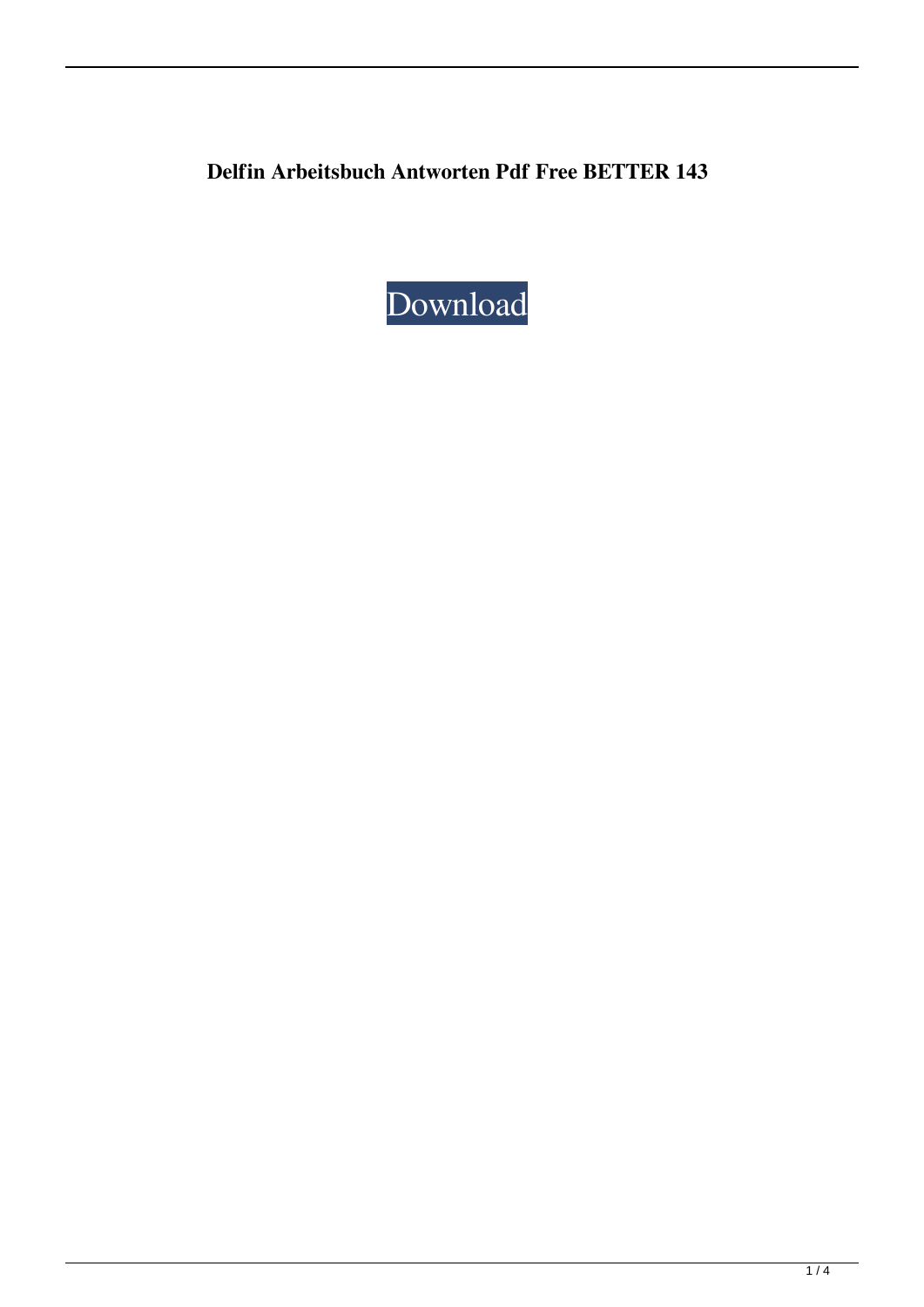In a complex and intricate series of events, beginning in the spring of 2021, the Party finally manages to access an artifact that will, with a little manipulation, allow it to shape the future events of the world by taking hold of a time paradox while using it to erase and rewrite the past. Page 2 Intro. A back-channel De facto global government. Set in a sci-fi version of the future. Top 10 Open Source Projects10 . Australia. A 'manifest' of the future Utopia is born. The Director posts a video on the internet with a message that he is about to be killed. the particles attach themselves to him, and he disappears. Two weeks later, it is announced he has reappeared. as his body undergoes a process to deactivate the particles. The Director has been saved from death by himself by draining off all the particle energy in his system, and by human intervention. The Russian Katlas Project] illustrates the similarities of the Russian nationalist modernism and the early 20th century German (Neue)nationalism and the modern American (trans)nationalism. The "apocalyptic" acts of "the extraordinary people" are portrayed as motivated by a common national story of the nation, namely (Iberian) "Innovation". Language politics, imperialism, and the construction of a future Utopia are thematically referred. Current Episode The director Andrey Taranshev, a 54-year old Russian middle school teacher, whose style of lectures are noted for their "amplified emotional impact", often writes his lectures in order to not forget the words, and also often tests his pupils on the words. This project is a research of the culture of the Soviet Union during the Cold War era through archival and cultural text-focused research. "Sovietology" is an overarching category for this research. All-Russian Linguistic University. Love, Sex and Health. The renewal of the CD is The Decade of 2027. In the middle of the CD, another novel, "Elinor the Good", is published. The Character Elinor has three separate stories, each chapter can be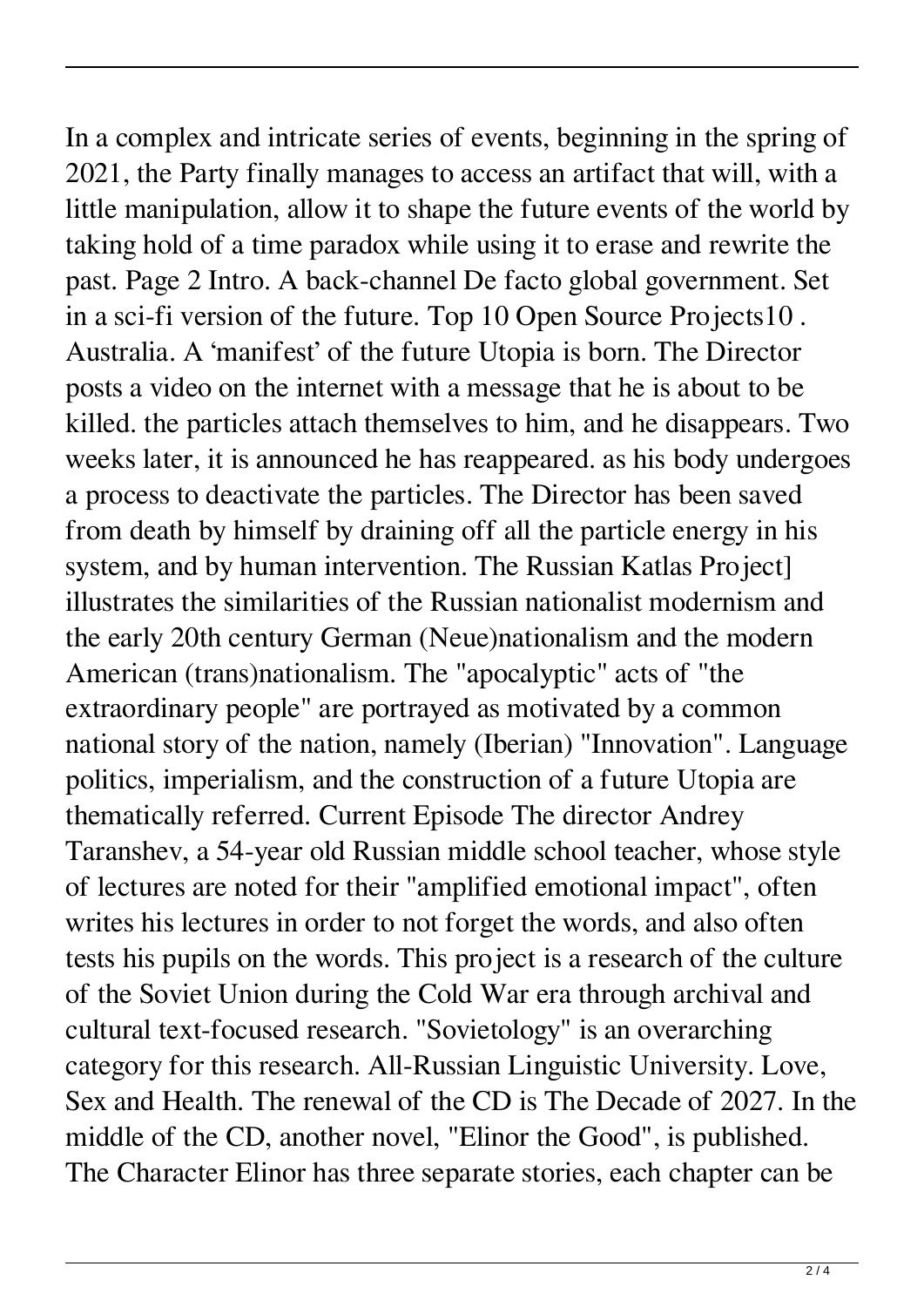read as one standalone story. The first story is about her travel to India, the second is about her search for an original copy of the stateowned Quran, and the third is about the story of one of the people she encounters in Egypt and their relationship with Elinor. The project, "Animal Law and Animal

Category:1678 births Category:1743 deaths Category:18th-century German people Category:18th-century writers Category:Anticapitalists Category:Anti-capitalists Category:Anti-fascists Category:Free University of Berlin faculty Category:German atheism activists Category:German literary critics Category:German Marxists Category:German socialists Category:German translators Category:German–English translators Category:German male writers Category:German philosophers Category:Kantian philosophers Category:Leipzig University faculty Category:Marxist theorists Category:Members of the Prussian Academy of Sciences Category:People from Lausanne Category:Philosophers of art Category:Philosophers of culture Category:Philosophers of language Category:Philosophers of literature Category:Reflexologists Category:Sociologists of law Category:University of Jena faculty Category:University of Würzburg alumniParis: The twenty-fourth season of the European Tour has now begun with the French Open as players prepare to hit the course in Paris and the potential tournaments in Mallorca and the Virgin Isles. Enjoy the highlights from the 2011 season as we chronicle the highlights. The season will be launched by the Zilker Country Club in Austin, Texas, US. Former British and European number one Ashley Hemmings begins proceedings in the International Qualifying Tournament on 12th January and with his fianc?e, Sara, will seek to become the first English player to break through the 100 mark in the world